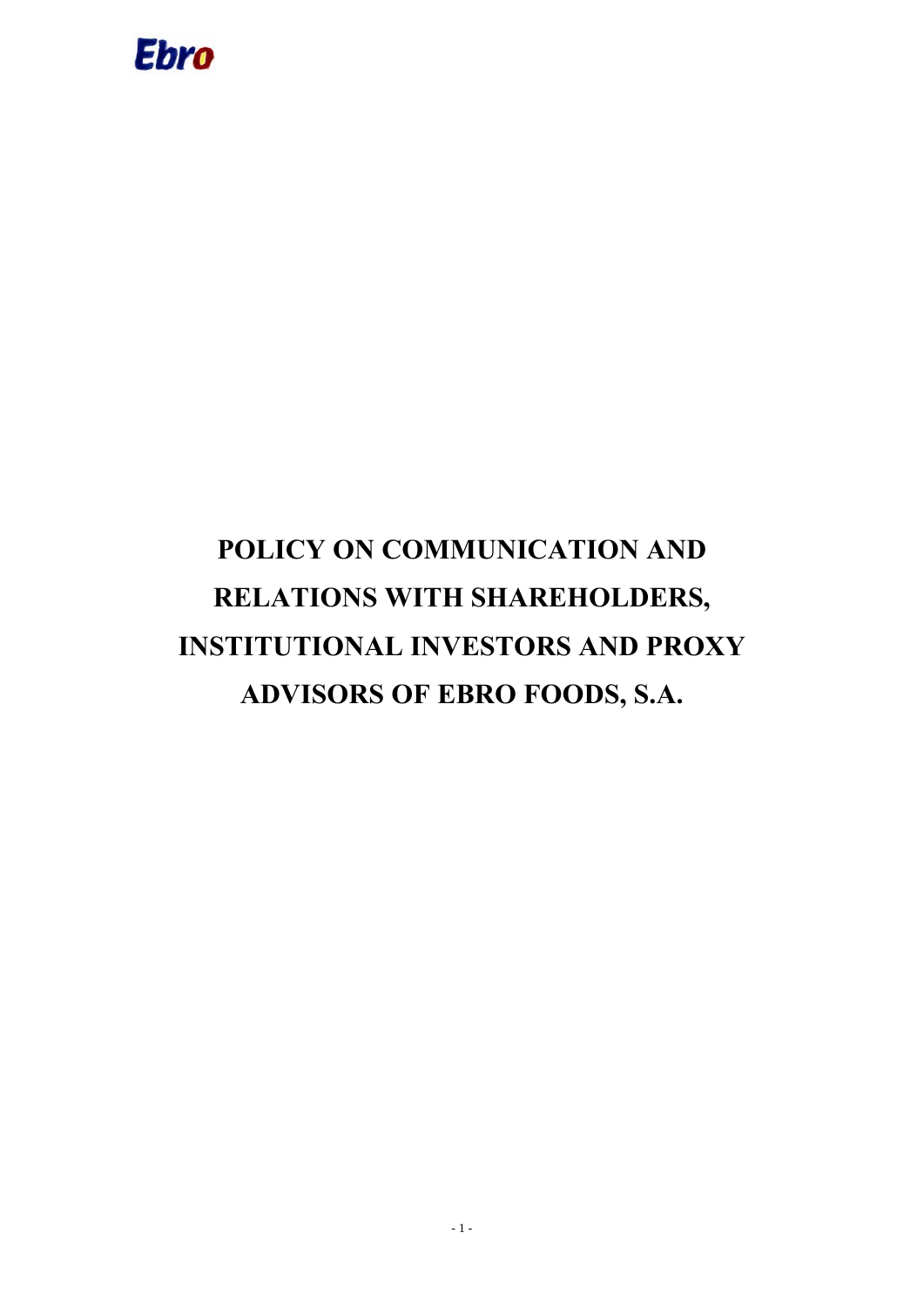

## **1. Introduction**

Recommendation 4 of the Code of Good Governance presented by the National Securities Market Commission in February 2015 indicates that "*The company should define and promote a policy of communication and contact with shareholders, institutional investors and proxy advisors that permanently respects the rules on market abuse and gives similar treatment to shareholders who are in the same position. And the company should publicise that policy through its website, including information on how it has been put into practice and identifying the interlocutors or those responsible for its implementation."*

The Corporate Governance Policy of Ebro Foods, S.A. ("**Company**") sets out the company's undertaking to follow the principles and recommendations for the good governance of listed companies and lays down the basic criteria and principles for communication and relations with shareholders and investors.

Along the same lines, the Code of Conduct of the Ebro Foods Group upholds transparency as one of the fundamental values of the group's actions and contemplates the company's undertaking not only to secure the largest possible profit for its shareholders, but moreover to see that it is sustained, providing them with prompt, fair, equal, transparent information on all aspects directly or indirectly related with the group's business and development.

## **2. Object of the Policy**

Through this policy on communication and relations with shareholders, institutional investors and proxy advisors ("**Policy**"), the board of directors lays down the essential principles and criteria governing communication and relations with shareholders, investors and proxy advisors in the company and all the companies in its group ("**Group**").

## **3. Scope**

This Policy is applicable to the governing bodies of the company and the group and to all group and company directors, executives and employees in their relations with shareholders, investors and proxy advisors.

### **4. Principles and applicable rules**

- Apart from the relevant legal provisions and rules on corporate governance, the Regulations of the Board, Code of Conduct, Internal Code of Market Conduct and corporate policies established in the group will be applicable in all relevant aspects.
- Communication and relations with shareholders, institutional investors and proxy advisors shall be conducted in accordance with the principles of transparency, truth and permanent, adequate, timely reporting.